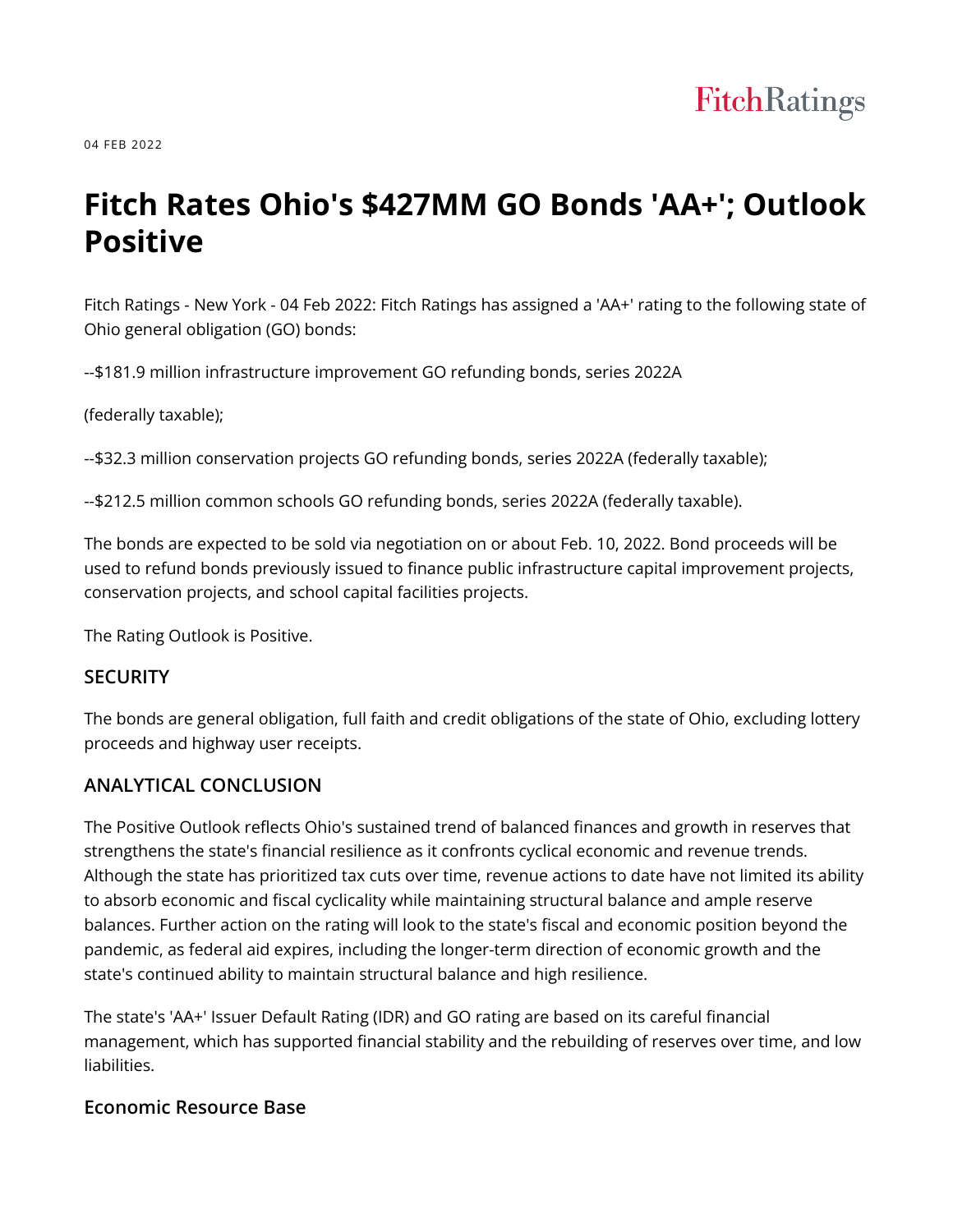The state economy is large and diverse, featuring distinct economic regions centered on several large urban areas. While the economy has experienced continued economic diversification, including expansion in finance, insurance and real estate sectors, manufacturing remains a disproportionally large sector, relative to national averages, with a concentration in more cyclically sensitive durable goods industries. Transportation equipment and related suppliers also have a strong presence. Fitch anticipates slow but steady growth in Ohio's economy, limited by slow population gains.

In January, the state announced that Intel Corporation plans to invest over \$20 billion to build semiconductor manufacturing facilities in Licking County, expected to be completed by 2025. The state expects that this will contribute significantly to its economic development if anticipated benefits are realized. State projections indicate the related creation of about 3,000 direct jobs at Intel and thousands more indirect jobs including construction and contracting jobs, and expansion in supporting businesses.

# **KEY RATING DRIVERS**

#### **Revenue Framework: 'aa'**

Like most states, Ohio has an unlimited legal ability to raise operating revenues. Its revenue base is diverse and relies on broad-based income and sales taxes. Revenue implications of tax cuts implemented over the past several biennia have been manageable, aided by favorable economic and fiscal trends.

## **Expenditure Framework: 'aaa'**

Ohio retains ample flexibility to cut spending throughout the economic cycle. As in most states, the natural pace of spending growth is likely to be somewhat above revenue growth, requiring ongoing budget management. Carrying costs for debt and retiree benefits are below the median for states.

## **Long-Term Liability Burden: 'aaa'**

Debt is typically conservatively managed and debt issuance primarily consists of GO bonds. On a combined basis, outstanding debt and net pension obligations are below the state median.

## **Operating Performance: 'aaa'**

The state generally has a careful approach to financial operations, consistently achieving budgetary balance and restoring its Budget Stabilization Fund (BSF) during the last economic expansion. The fund now totals a strong \$2.7 billion, about 10% of fiscal 2021 state-source GRF revenues.

## **RATING SENSITIVITIES**

Factors that could, individually or collectively, lead to positive rating action/upgrade:

--Sustained economic growth at a level that improves Fitch's expectations for Ohio's revenue growth over time to be maintained above inflation and closer to national GDP growth;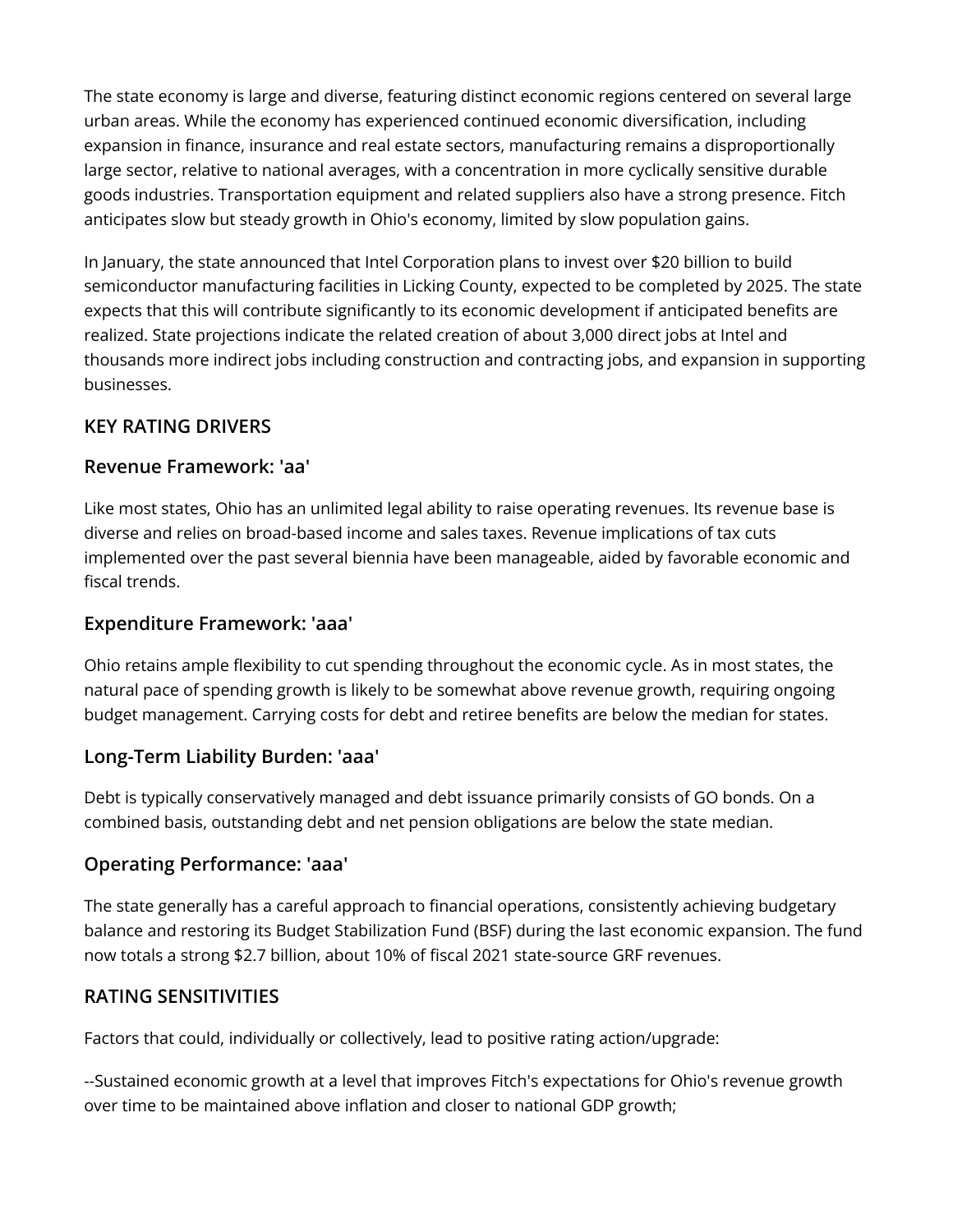--Ability to maintain structural balance while emerging from pandemic-related uncertainty, given state tax policy actions, particularly as federal stimulus support is removed from the general economy.

Factors that could, individually or collectively, lead to negative rating action/downgrade:

--Failure to maintain fiscal balance in addressing potential financial challenges, including related to continued pandemic-driven uncertainty or absorbing the impact of tax policy revisions;

--Fiscal stress leading to sustained budget actions that significantly diminish expenditure flexibility;

--State revenue growth that falls below the level of U.S. inflation over an extended period of time.

# **Best/Worst Case Rating Scenario**

International scale credit ratings of Sovereigns, Public Finance and Infrastructure issuers have a bestcase rating upgrade scenario (defined as the 99th percentile of rating transitions, measured in a positive direction) of three notches over a three-year rating horizon; and a worst-case rating downgrade scenario (defined as the 99th percentile of rating transitions, measured in a negative direction) of three notches over three years. The complete span of best- and worst-case scenario credit ratings for all rating categories ranges from 'AAA' to 'D'. Best- and worst-case scenario credit ratings are based on historical performance. For more information about the methodology used to determine sector-specific best- and worst-case scenario credit ratings, visit https://www.fitchratings.com/site/re/ 10111579.

# **CURRENT DEVELOPMENTS**

#### Budget Update

Ohio has superior financial resilience that allowed it to absorb the immediate budgetary effects of the economic downturn. In response to the pandemic, Ohio quickly put in place spending controls including a hiring freeze, a freeze on pay increases, promotions and new contracts and a request to state agencies to reduce spending up to 20% for the balance of fiscal years 2020 and 2021, the second year of the biennial budget. The governor subsequently, by executive order, reduced the fiscal 2020 budget by \$775 million, including cuts to education and Medicaid spending. A portion of these carried over to the fiscal 2021 budget. The state did not rely on any use of the BSF, the state's 'rainy day fund', to address revenue loss in fiscal 2020.

Ohio's revenue collections, particularly for employment-based income and sales tax, experienced weakness through the period of reduced activity brought on by the pandemic but have since recovered. Fiscal 2020 GRF tax receipts were 4.6% (\$1.1 billion) below the original budget estimate for the fiscal year, with personal income tax collections 9.7% (\$845 million) below estimate, due largely to the deferred tax filing deadline, and non-auto sales tax 3% (\$283 million) below estimate. The underperformance in tax collections was partially offset by an increase in federal receipts. Overall GRF revenues were only 1.6% (\$559 million) below estimate and down approximately 1.0% as compared with fiscal 2019.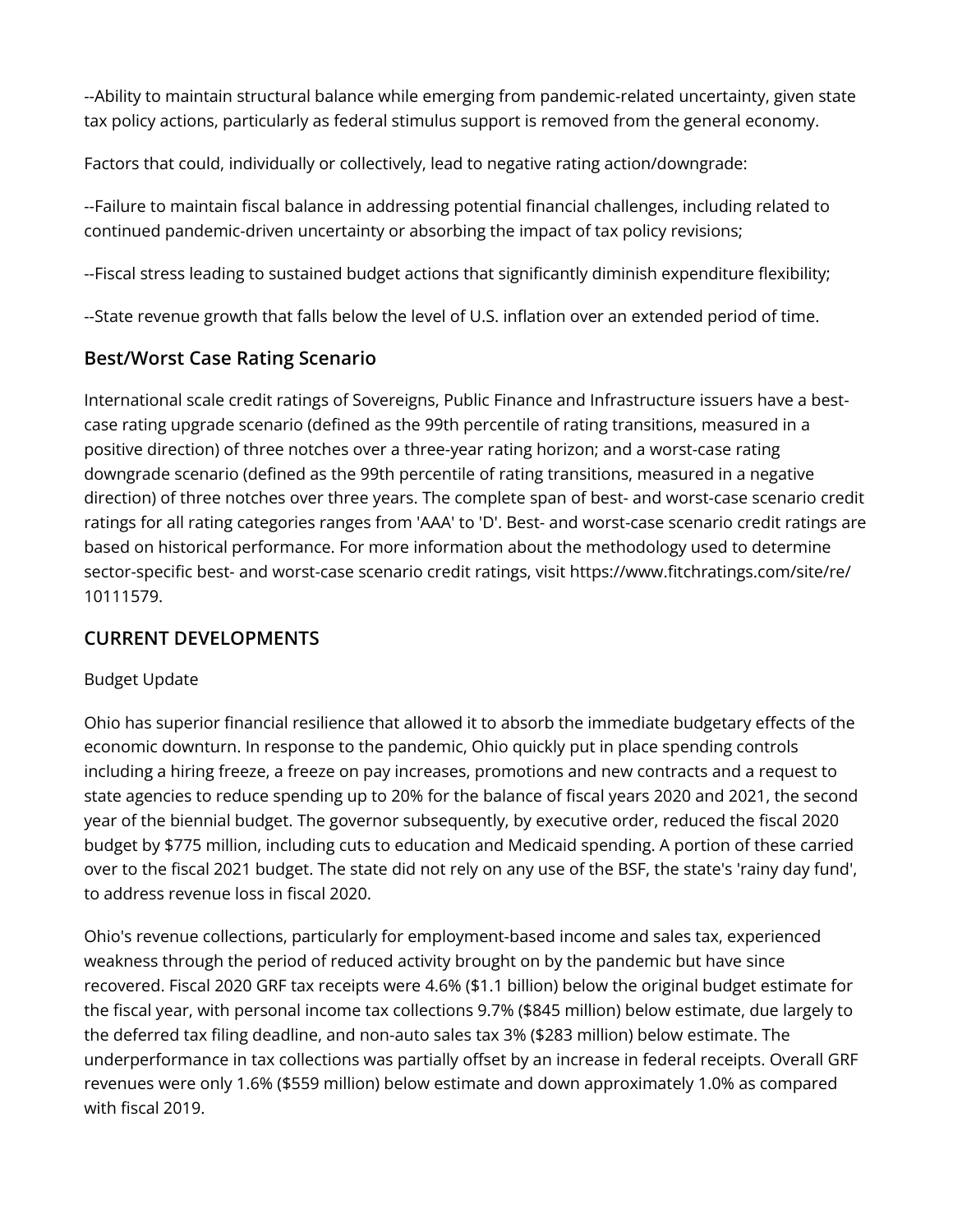The state's fiscal 2021 actual tax revenue performance was stronger than original budget estimates. Tax receipts exceeded projections by about \$1.5 billion (6.2%), with both personal income tax and sales tax collections ahead by 4.5% and 9.0%, respectively. Total fiscal 2021 revenues exceeded estimates by about 4.2% and exceeded the prior year by about 18%, or about 13% accounting for deferred tax filing deadline. Growth was driven by sales and income tax collections (even net of the deferred filing impact) and also increased federal receipts.

Ohio's biennial budget for fiscal years 2022-2023 assumes about 3% base annual tax revenue growth, adjusting for the impact of the delayed 2020 income tax payment date. Factoring in policy changes, including tax revisions, revenues decline by about 4.0% in fiscal 2022, with about 3.4% growth in fiscal 2023. The budget included various tax revisions, with the most significant in terms of fiscal impact related to personal income tax rate reductions and bracket changes. These changes are estimated to decrease tax revenues by about \$1.6 billion for the biennium, or about 3% of tax revenues. The estimated revenue decrease associated with all enacted tax revenue revisions is about \$2.0 billion for the biennium, or about 3.9% of tax revenues.

The budget also includes increased spending for K-12 education and a revised funding formula for the biennium that considers resident income levels in addition to property tax values. In addition to expanded funding for education, health and Medicaid, the budget includes a \$1 billion Investing in Ohio Initiative that provides one-time funding for business sectors and communities negatively affected by the pandemic, largely from funding made available by federal pandemic-related stimulus moneys.

Fiscal 2022 YTD tax revenue performance has been stronger than budget estimates. Collections through December 2021 show tax receipts exceeding estimates by about \$580.3 million or 4.6%. Sales tax collections exceed estimates by about \$212.2 million or 3.4%, while personal income tax collections are ahead by about \$296.4 million or 6.4%. Total YTD revenues are ahead of estimates by a lesser amount, \$434.1 million or 2.4%, reflecting lower than budget federal revenue performance, chiefly related to lower than expected Medicaid spending.

The state's budget planning has focused on directing one-time revenue sources, including federal funding, toward nonrecurring expenditures. The BSF balance currently totals \$2.7 billion or about 6.8% of fiscal 2021 revenues. No draws were made on the fund in fiscal years 2020 and 2021, and none are expected in the current biennium.

Federal Aid Provides Some Support for State Budgets

Federal aid measures enacted since the pandemic's onset are benefiting state budgets and economies. The Families First Coronavirus Response Act included a 6.2% increase in the Federal Medical Assistance Percentage (FMAP) for Medicaid for every quarter of the national public health emergency. FMAP is the rate at which the federal government reimburses states for Medicaid spending. Ohio expects to receive approximately \$350 million each quarter and is assuming the enhanced FMAP rate will continue through the end of the fiscal year, as indicated by the current federal administration.

The U.S. Treasury allocated \$4.5 billion in Coronavirus Aid, Relief and Economic Security (CARES) Act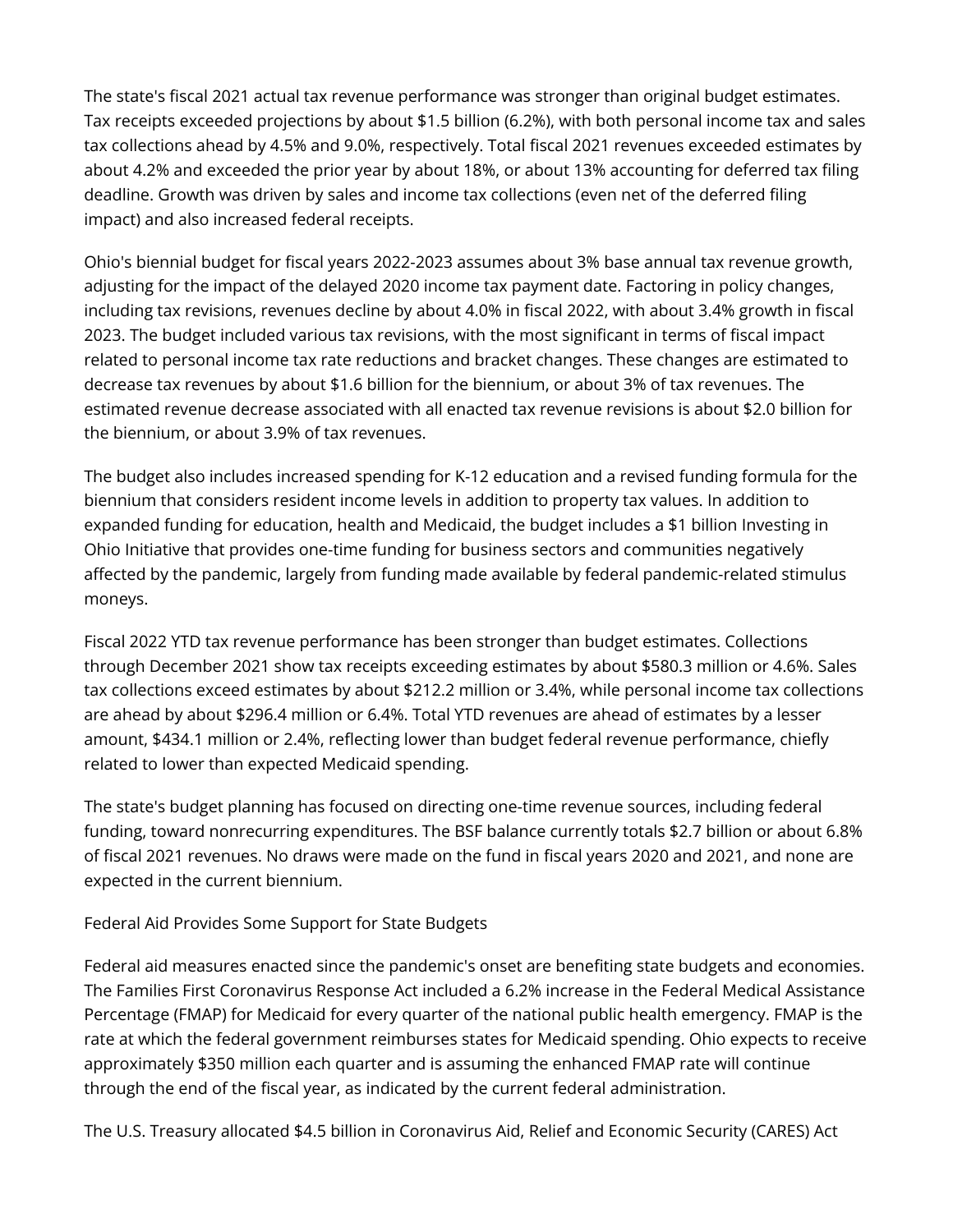funds to Ohio, of which about \$3.8 billion was received directly by the state, with the balance allocated to local governments in the state with a population of 500,000 or more. Of the \$3.8 billion received by the state, Ohio shared about \$1.2 billion with local governments. State CARES funds have been used for relief programs for small businesses and communities affected by the pandemic, support of health and long-term care facilities and personal protective equipment.

The American Rescue Plan ACT (ARPA) allocates about \$11 billion in federal funding to the state of Ohio and its local governments. About \$5.4 billion is allocated directly to the state, with an additional \$274 million allocation for state capital projects. In addition to infrastructure spending needs and local government recovery programs, ARPA moneys have also been appropriated for the repayment of a \$1.5 billion borrowing from the federal government that supported the state's Unemployment Trust Fund.

## Economic Update

Mandated shutdowns of nonessential businesses at the pandemic's start resulted in a sharp decline in economic activity, but with a phased reopening starting in May 2020, activity picked up. Nonfarm payrolls declined by about 15.8% at the pandemic's start (from February to April 2020) compared with the national median decline of about 13.7%. Since then, Ohio has seen a recovery in employment, with about 77.0% of lost jobs regained through December 2021. This is lower than the national median (about 80.0% regained).

State unemployment has decreased from the high levels at the onset of the pandemic but is currently higher than the national rate. Ohio's official monthly unemployment rate was 4.5% in December, higher than the comparable national rate (3.9%). Ohio's much higher 7.8% Fitch-adjusted unemployment rate, which adds back declines in labor force since February 2020, indicates continuing labor market challenges.

# **CREDIT PROFILE**

Ohio's economy had demonstrated slow but steady growth leading into the pandemic, with performance in recent years more in line with national levels, though still slightly lagging. The state's key employment sectors include transportation, distribution and warehousing of manufactured goods, which is facilitated by an extensive system of ports on Lake Erie, barge service on the Ohio River and advanced air-cargo and rail infrastructure. The state experienced a sharp drop in economic activity due to the onset of the pandemic and related shutdown measures. As these were eased, and with the benefit of the federal stimulus, activity rebounded. Going forward, economic performance will likely return to a trend of steady growth that trails the nation.

For additional information on Ohio's IDR, see "Fitch Affirms OH IDR at 'AA+'; Rates Lease Appropriation Bonds 'AA'; Outlook Revised to Positive," dated Aug. 5, 2021, available at www.fitchratings.com.

# **Date of Relevant Committee**

03 August 2021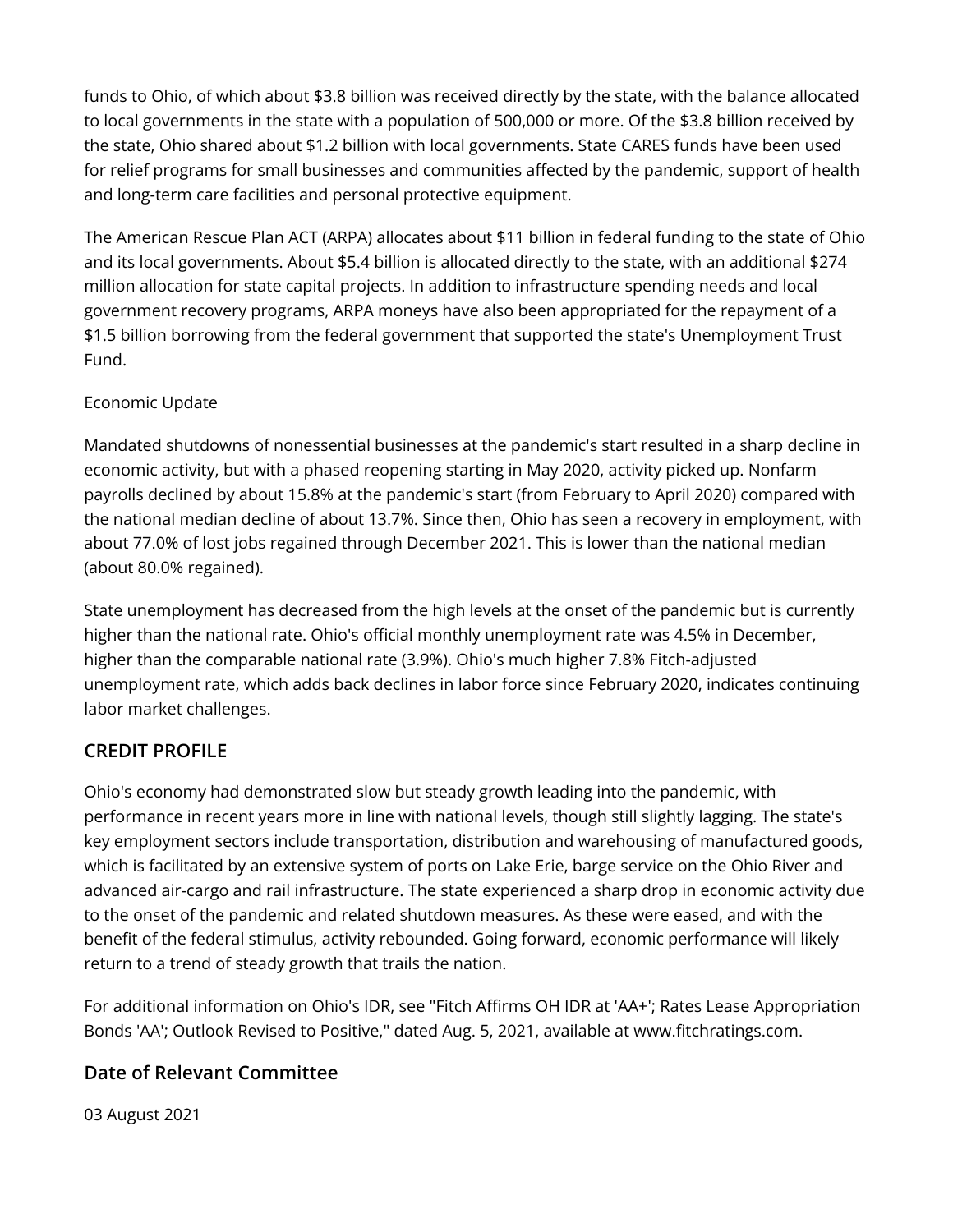In addition to the sources of information identified in Fitch's applicable criteria specified below, this action was informed by information from Lumesis.

# **REFERENCES FOR SUBSTANTIALLY MATERIAL SOURCE CITED AS KEY DRIVER OF RATING**

The principal sources of information used in the analysis are described in the Applicable Criteria.

# **ESG Considerations**

Unless otherwise disclosed in this section, the highest level of ESG credit relevance is a score of '3'. This means ESG issues are credit-neutral or have only a minimal credit impact on the entity, either due to their nature or the way in which they are being managed by the entity. For more information on Fitch's ESG Relevance Scores, visit www.fitchratings.com/esg

# **Fitch Ratings Analysts**

#### **Maria Coritsidis**

Director Primary Rating Analyst +1 212 908 0514 Fitch Ratings, Inc. Hearst Tower 300 W. 57th Street New York, NY 10019

#### **Michael D'Arcy**

Director Secondary Rating Analyst +1 212 908 0662

#### **Douglas Offerman**

Senior Director Committee Chairperson +1 212 908 0889

## **Media Contacts**

#### **Eleis Brennan**

New York +1 646 582 3666 eleis.brennan@thefitchgroup.com

## **Rating Actions**

#### **ENTITY/DEBT RATING RECOVERY PRIOR**

Ohio, State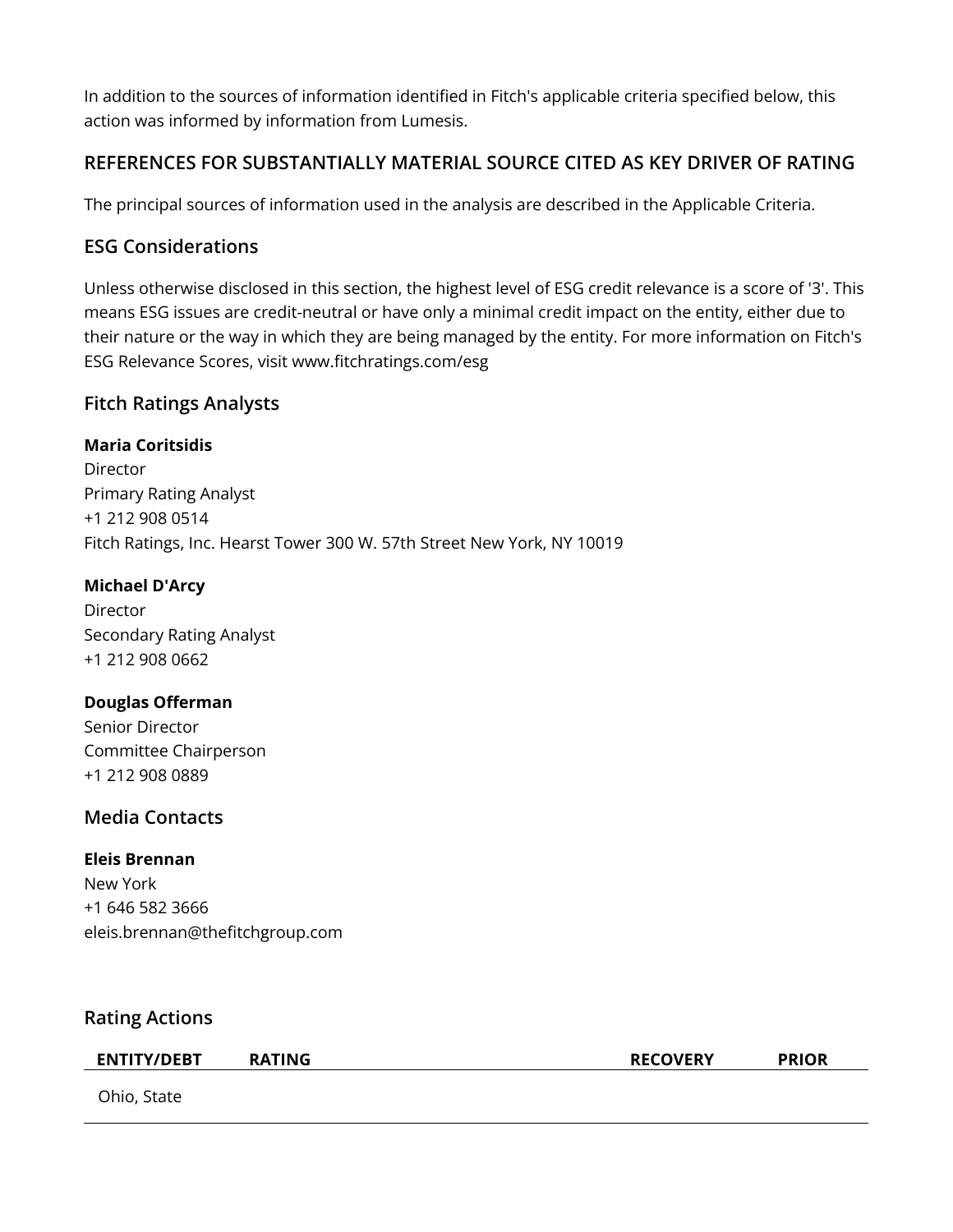| <b>ENTITY/DEBT</b>                                                                                                             | <b>RATING</b> |                 |          | <b>RECOVERY</b> | <b>PRIOR</b>    |
|--------------------------------------------------------------------------------------------------------------------------------|---------------|-----------------|----------|-----------------|-----------------|
| of (OH)<br>[General<br>Government]                                                                                             |               |                 |          |                 |                 |
| • Ohio,<br>State<br>of<br>(OH)<br>/General <sub>LT</sub><br>Obligation<br>$\overline{\phantom{0}}$<br>Unlimited<br>Tax/<br>1LT |               | $AA+$ $\bullet$ | Affirmed |                 | $AA+$ $\bullet$ |

#### **RATINGS KEY OUTLOOK WATCH**

| <b>POSITIVE</b> | O | ◓ |
|-----------------|---|---|
| <b>NEGATIVE</b> | 8 | ↩ |
| <b>EVOLVING</b> | Ο | ● |
| <b>STABLE</b>   | О |   |

## **Applicable Criteria**

[Public-Sector Counterparty Obligations in PPP Transactions Rating Criteria \(pub.04 May](https://app.fitchconnect.com/search/research/article/RPT_10161059) [2021\)](https://app.fitchconnect.com/search/research/article/RPT_10161059)

[U.S. Public Finance Tax-Supported Rating Criteria \(pub.04 May 2021\) \(including rating](https://app.fitchconnect.com/search/research/article/RPT_10158564) [assumption sensitivity\)](https://app.fitchconnect.com/search/research/article/RPT_10158564)

# **Applicable Models**

Numbers in parentheses accompanying applicable model(s) contain hyperlinks to criteria providing description of model(s).

FAST Econometric API - Fitch Analytical Stress Test Model, v3.0.0 [\(1\)](https://app.fitchconnect.com/search/research/article/RPT_993487)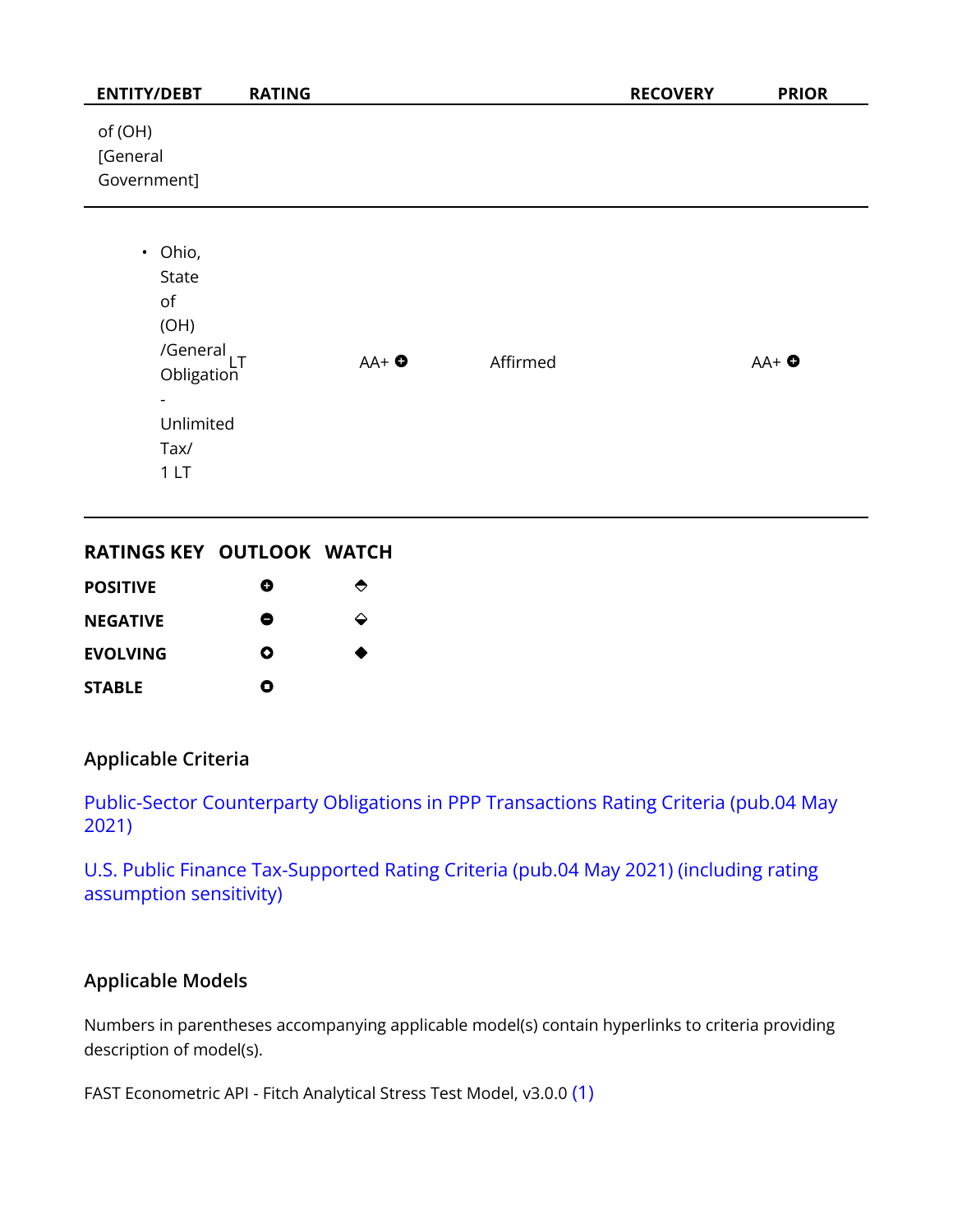# **Additional Disclosures**

## [Solicitation Status](https://www.fitchratings.com/research/us-public-finance/fitch-rates-ohio-427mm-go-bonds-aa-outlook-positive-04-02-2022#solicitation-status)

#### **Endorsement Status**

Ohio, State of (OH) EU Endorsed, UK Endorsed

#### **Disclaimer**

ALL FITCH CREDIT RATINGS ARE SUBJECT TO CERTAIN LIMITATIONS AND DISCLAIMERS. PLEASE READ THESE LIMITATIONS AND DISCLAIMERS BY FOLLOWING THIS LINK:

[HTTPS://WWW.FITCHRATINGS.COM/UNDERSTANDINGCREDITRATINGS](https://www.fitchratings.com/UNDERSTANDINGCREDITRATINGS). IN ADDITION, THE FOLLOWING [HTTPS://WWW.FITCHRATINGS.COM/RATING-DEFINITIONS-DOCUMENT](https://www.fitchratings.com/rating-definitions-document) DETAILS FITCH'S RATING DEFINITIONS FOR EACH RATING SCALE AND RATING CATEGORIES, INCLUDING DEFINITIONS RELATING TO DEFAULT. PUBLISHED RATINGS, CRITERIA, AND METHODOLOGIES ARE AVAILABLE FROM THIS SITE AT ALL TIMES. FITCH'S CODE OF CONDUCT, CONFIDENTIALITY, CONFLICTS OF INTEREST, AFFILIATE FIREWALL, COMPLIANCE, AND OTHER RELEVANT POLICIES AND PROCEDURES ARE ALSO AVAILABLE FROM THE CODE OF CONDUCT SECTION OF THIS SITE. DIRECTORS AND SHAREHOLDERS RELEVANT INTERESTS ARE AVAILABLE AT [HTTPS://WWW.FITCHRATINGS.COM/](https://www.fitchratings.com/site/regulatory) [SITE/REGULATORY](https://www.fitchratings.com/site/regulatory). FITCH MAY HAVE PROVIDED ANOTHER PERMISSIBLE SERVICE OR ANCILLARY SERVICE TO THE RATED ENTITY OR ITS RELATED THIRD PARTIES. DETAILS OF PERMISSIBLE SERVICE(S) FOR WHICH THE LEAD ANALYST IS BASED IN AN ESMA- OR FCA-REGISTERED FITCH RATINGS COMPANY (OR BRANCH OF SUCH A COMPANY) OR ANCILLARY SERVICE(S) CAN BE FOUND ON THE ENTITY SUMMARY PAGE FOR THIS ISSUER ON THE FITCH RATINGS WEBSITE.

# **Copyright**

Copyright © 2022 by Fitch Ratings, Inc., Fitch Ratings Ltd. and its subsidiaries. 33 Whitehall Street, NY, NY 10004. Telephone: 1-800-753-4824, (212) 908-0500. Fax: (212) 480-4435. Reproduction or retransmission in whole or in part is prohibited except by permission. All rights reserved. In issuing and maintaining its ratings and in making other reports (including forecast information), Fitch relies on factual information it receives from issuers and underwriters and from other sources Fitch believes to be credible. Fitch conducts a reasonable investigation of the factual information relied upon by it in accordance with its ratings methodology, and obtains reasonable verification of that information from independent sources, to the extent such sources are available for a given security or in a given jurisdiction. The manner of Fitch's factual investigation and the scope of the third-party verification it obtains will vary depending on the nature of the rated security and its issuer, the requirements and practices in the jurisdiction in which the rated security is offered and sold and/or the issuer is located,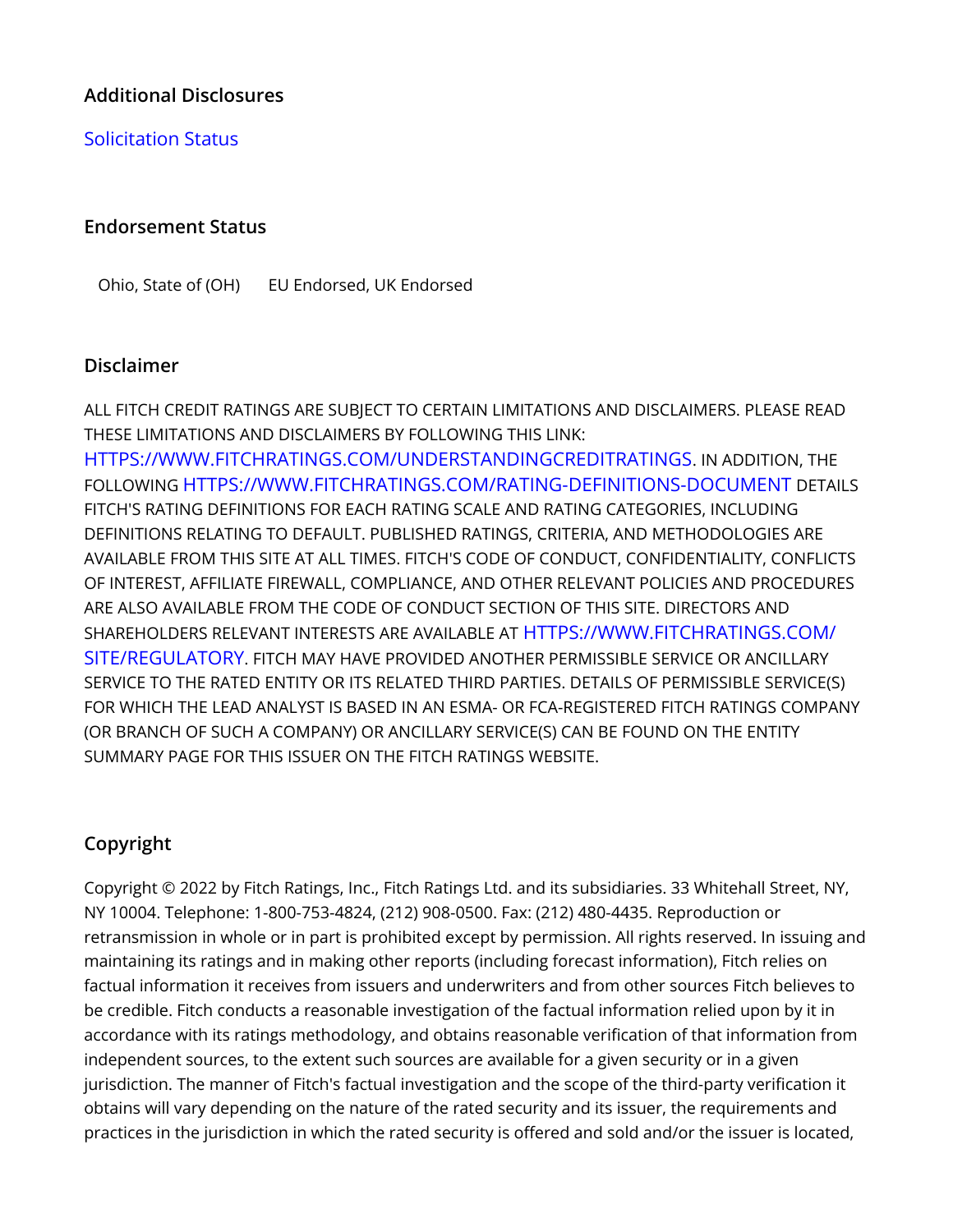the availability and nature of relevant public information, access to the management of the issuer and its advisers, the availability of pre-existing third-party verifications such as audit reports, agreed-upon procedures letters, appraisals, actuarial reports, engineering reports, legal opinions and other reports provided by third parties, the availability of independent and competent third- party verification sources with respect to the particular security or in the particular jurisdiction of the issuer, and a variety of other factors. Users of Fitch's ratings and reports should understand that neither an enhanced factual investigation nor any third-party verification can ensure that all of the information Fitch relies on in connection with a rating or a report will be accurate and complete. Ultimately, the issuer and its advisers are responsible for the accuracy of the information they provide to Fitch and to the market in offering documents and other reports. In issuing its ratings and its reports, Fitch must rely on the work of experts, including independent auditors with respect to financial statements and attorneys with respect to legal and tax matters. Further, ratings and forecasts of financial and other information are inherently forward-looking and embody assumptions and predictions about future events that by their nature cannot be verified as facts. As a result, despite any verification of current facts, ratings and forecasts can be affected by future events or conditions that were not anticipated at the time a rating or forecast was issued or affirmed.

The information in this report is provided "as is" without any representation or warranty of any kind, and Fitch does not represent or warrant that the report or any of its contents will meet any of the requirements of a recipient of the report. A Fitch rating is an opinion as to the creditworthiness of a security. This opinion and reports made by Fitch are based on established criteria and methodologies that Fitch is continuously evaluating and updating. Therefore, ratings and reports are the collective work product of Fitch and no individual, or group of individuals, is solely responsible for a rating or a report. The rating does not address the risk of loss due to risks other than credit risk, unless such risk is specifically mentioned. Fitch is not engaged in the offer or sale of any security. All Fitch reports have shared authorship. Individuals identified in a Fitch report were involved in, but are not solely responsible for, the opinions stated therein. The individuals are named for contact purposes only. A report providing a Fitch rating is neither a prospectus nor a substitute for the information assembled, verified and presented to investors by the issuer and its agents in connection with the sale of the securities. Ratings may be changed or withdrawn at any time for any reason in the sole discretion of Fitch. Fitch does not provide investment advice of any sort. Ratings are not a recommendation to buy, sell, or hold any security. Ratings do not comment on the adequacy of market price, the suitability of any security for a particular investor, or the tax-exempt nature or taxability of payments made in respect to any security. Fitch receives fees from issuers, insurers, guarantors, other obligors, and underwriters for rating securities. Such fees generally vary from US\$1,000 to US\$750,000 (or the applicable currency equivalent) per issue. In certain cases, Fitch will rate all or a number of issues issued by a particular issuer, or insured or guaranteed by a particular insurer or guarantor, for a single annual fee. Such fees are expected to vary from US\$10,000 to US\$1,500,000 (or the applicable currency equivalent). The assignment, publication, or dissemination of a rating by Fitch shall not constitute a consent by Fitch to use its name as an expert in connection with any registration statement filed under the United States securities laws, the Financial Services and Markets Act of 2000 of the United Kingdom, or the securities laws of any particular jurisdiction. Due to the relative efficiency of electronic publishing and distribution, Fitch research may be available to electronic subscribers up to three days earlier than to print subscribers.